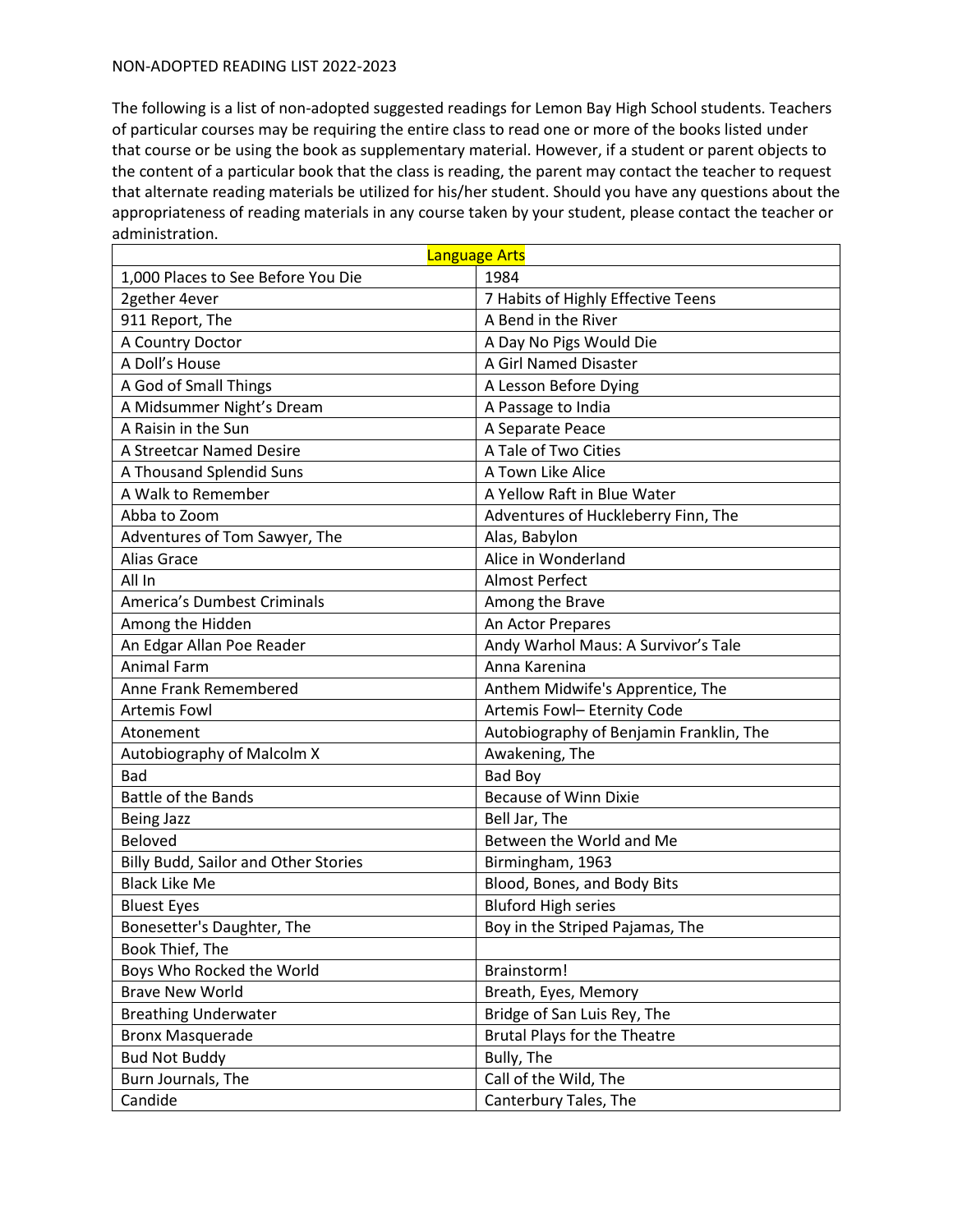| Catcher in the Rye                       | <b>Catherine Called Birdy</b>                   |
|------------------------------------------|-------------------------------------------------|
| Cat's Eye                                | Caught by the Sea                               |
| Cay, The                                 | Challenge for the Actor                         |
| Child Called It, A                       | Chosen, The                                     |
| <b>Classic American Autobiographies</b>  | Coffin's Patch                                  |
| <b>Cold Mountain</b>                     | Color Purple, The                               |
| <b>Common Sense</b>                      | <b>Crime and Punishment</b>                     |
| Crossing, The                            | Crucible, The                                   |
| Cry, The Beloved Country                 | Daily Reflections for Highly Effective Teens    |
| <b>Dandelion Wine</b>                    | Daniel's Story                                  |
| Dear Miss Breed                          | Death Comes for the Archbishop                  |
| Death of a Salesman                      | <b>Define Normal</b>                            |
| Devil's Arithmetic, The                  | Divergent                                       |
| <b>Doctor Faustus</b>                    | Dogsong                                         |
| Don Quixote                              | Don't Sweat the Small Stuff for Teens           |
| Downsiders                               | Eagle of the Ninth                              |
| <b>Ethan Frome</b>                       | Everyday Heroes                                 |
| <b>Exploring Communications</b>          | Fahrenheit 451                                  |
| <b>Fallen Angels</b>                     | <b>Farewell to Arms</b>                         |
| <b>Farewell to Manzanar</b>              | <b>Fast Food Nation</b>                         |
| <b>Fathers and Sons</b>                  | Fellowship of the Ring, The                     |
| Fire Next Time, The                      | Flight #116 is Down                             |
| Flowers for Algernon                     | Forgotten Fire                                  |
| <b>Founding Brothers</b>                 | Fountainhead, The                               |
| Four Plays                               | Frankenstein                                    |
| Freak the Mighty                         | Freedom Writer's Diary                          |
| Friends, The                             | From Bone Shakers to Choppers                   |
| From the Mixed-Up Files of Mrs. Basil E. | Getting Away with Murder: The True Story of the |
| Frankweiler                              | <b>Emmett Till Case</b>                         |
| <b>Girls in Pants</b>                    | Girls' Life Guide to Growing Up                 |
| Giver, The                               | Glass Menagerie, The                            |
| Glory Field, The                         | Go Ask Alice                                    |
| Grapes of Wrath, The                     | <b>Great Expectations</b>                       |
| Great Gatsby, The                        | <b>Great Speeches of African Americans</b>      |
| Grind                                    | <b>Guinea Pig Scientists</b>                    |
| <b>Gulliver's Travels</b>                | Guts                                            |
| Gym Candy                                | Hamlet                                          |
| Handmaid's Tale, The                     | Harry Potter and the Prisoner of Azkaban        |
| Heart is a Lonely Hunter, The            | Heart of Darkness and the Secret Sharer         |
| Henry IV                                 | Hiroshima                                       |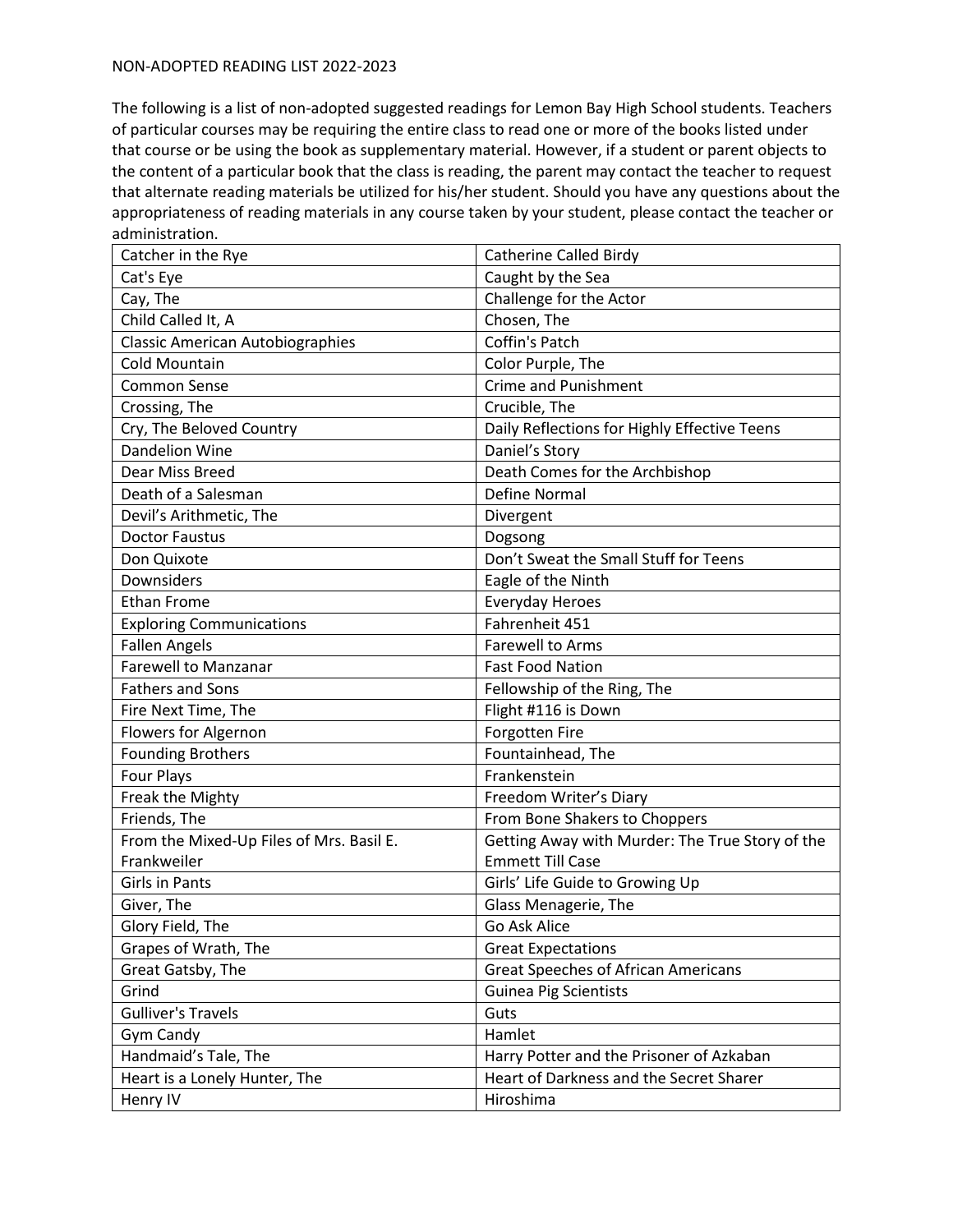| Hobbit, The                                       | Holes                                        |
|---------------------------------------------------|----------------------------------------------|
| Hoops                                             | Horrible Science: Disgusting Digestion       |
| Hound of the Baskervilles, The                    | House of Dies Drear                          |
| House on Mango Street, The                        | <b>House Party</b>                           |
| How to Read Literature Like a Professor           | Hunger Games, The                            |
| I Am Mordred                                      | I Am the Cheese                              |
| I Know Why the Caged Bird Sings                   | Imitate the Tiger                            |
| Importance of Being Earnest, The                  | In Our Time                                  |
| Incidents in the Life of a Slave Girl             | Into the Wild                                |
| Invisible Man, The                                | Island of the Blue Dolphins                  |
| Jade Green                                        | Jane Eyre                                    |
| Jude the Obscure                                  | Juice Yearling, The                          |
| Jungle, The                                       | Just Ella                                    |
| Kids Make History                                 | Killing Mr. Griffin                          |
| King of Shadows                                   | Kite Runner, The                             |
| Les Miserables                                    | Let Me Play: The True Story of Title IX      |
| Letters from Rifka                                | Letters to the Lost                          |
| Life of Pi                                        | Lightning Thief, The                         |
| Literature Across Cultures                        | Literature Across Cultures                   |
| Literature: An Introduction to Reading and        | Little Prince, The                           |
| Writing                                           |                                              |
| Little Women                                      | Long Walk to Freedom                         |
| Looking Back                                      | Lord of the Flies                            |
| Lost Boy                                          | Lottery Rose, The                            |
| Lucky                                             | Macbeth                                      |
| Make Anger Your Ally                              | Maniac Magee                                 |
| Marines of Autumn, The                            | Master Haroldand the Boys                    |
| Mayor of Casterbridge, The                        | Merchant of Venice, The                      |
| Metamorphosis                                     | Moby Dick                                    |
| Monkey Bridge A Portrait of the Artist as a Young | More Than We Can Tell                        |
| Man                                               |                                              |
| Moon is Down, The                                 | Mrs. Frisby and the Rats of Nimh             |
| Much Ado About Nothing                            | My Antonia                                   |
| My Brother Sam is Dead                            | My Side of the Mountain                      |
| Namesake, The                                     | Narrative of Arthur Gordon Pym of Nantucket, |
|                                                   | The                                          |
| Narrative of the Life of Frederick Douglass       | Nectar in a Sieve                            |
| Never Cry Wolf                                    | Never Let Me Go                              |
| Nickel and Dimed                                  | Night                                        |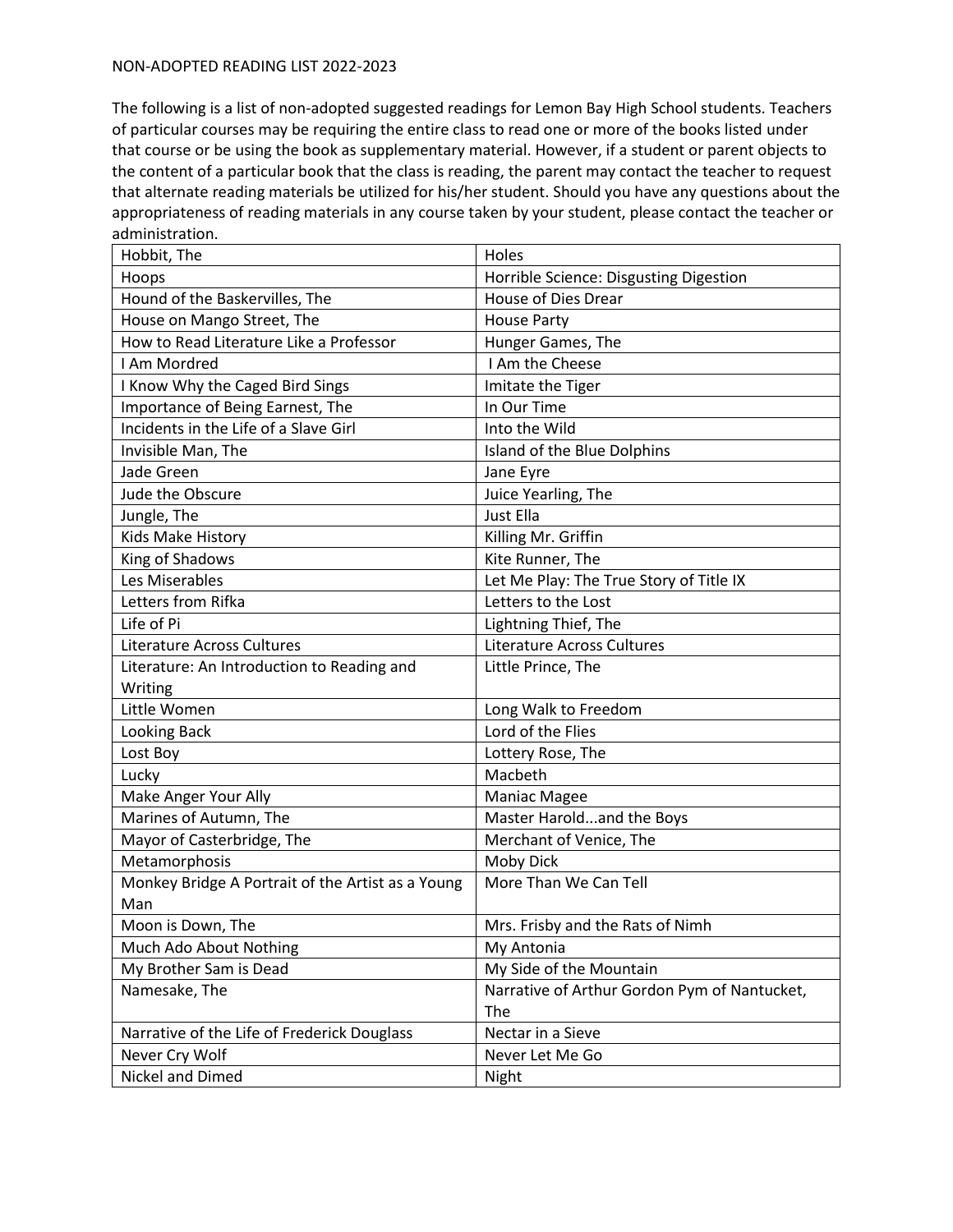|                                              | No Choirboy: Murder, Violence, and Teenagers   |
|----------------------------------------------|------------------------------------------------|
|                                              | on Death Row                                   |
| Nothing but the Truth                        | <b>Number the Stars</b>                        |
| Odyssey, The                                 | Oedipus Plays of Sophocles, The                |
| Of Mice and Men                              | Oh Yikes! History's Grossest, Wackiest Moments |
| Old Man and the Sea, The                     | One Day in the Life of Ivan Denisovich         |
| One Flew Over the Cuckoo's Nest              | Oryx and Crake                                 |
| Othello                                      | Outsiders, The                                 |
| Overdrive                                    | Phineas Gage: A Gruesome But True Story about  |
|                                              | <b>Brain Science</b>                           |
| <b>Picture Bride</b>                         | Picture of Dorian Gray, The                    |
| Pigman, The                                  | Pirates                                        |
| Plague, The                                  | Poisonwood Bible                               |
| Portrait of a Teenage Alcoholic              | Power of One, The                              |
| Pride and Prejudice                          | Prom                                           |
| Raging Quiet, The                            | Reading Changed My Life                        |
| Red Badge of Courage, The                    | Regeneration                                   |
| Return of the King, The                      | Return of the Native                           |
| <b>Richard III</b>                           | Road, The                                      |
| Roll of Thunder, Hear My Cry                 | Rosencrantz and Guildenstern Are Dead          |
| Running Out of Time                          | Saint Joan                                     |
| Scarlet Letter, The                          | Second Summer of the Sisterhood, The           |
| Secret Sharer, The                           | Secret Story of Sonia Rodriguez, The           |
| Seedfolks                                    | Shakespeare's Scribe                           |
| Shiloh                                       | Shipping News, The                             |
| Shooter                                      | <b>Short Takes</b>                             |
| Siddhartha                                   | Siege, The                                     |
| Silas Marner                                 | <b>Sister Carrie</b>                           |
| Sisterhood of the Traveling Pants, The       | Slaughterhouse Five                            |
| Smashed                                      | Sniper                                         |
| Snitch                                       | Snitch                                         |
| Snow Falling on Cedars                       | Snowbound                                      |
| Sold                                         | Soldier X                                      |
| Sophie's Choice                              | Sound and Sense                                |
| Sound and the Fury, The                      | Speak                                          |
| <b>Staying Fat for Sarah Byrnes</b>          | <b>Steps to Writing Well</b>                   |
| Strange Case of Dr. Jekyll and Mr. Hyde, The | Stranger, The                                  |
| <b>Streetcar Named Desire, A</b>             | Sudden Impact                                  |
| Summer                                       | Summer of the Swans, The                       |
| Sun Also Rises, The                          | Sweetblood                                     |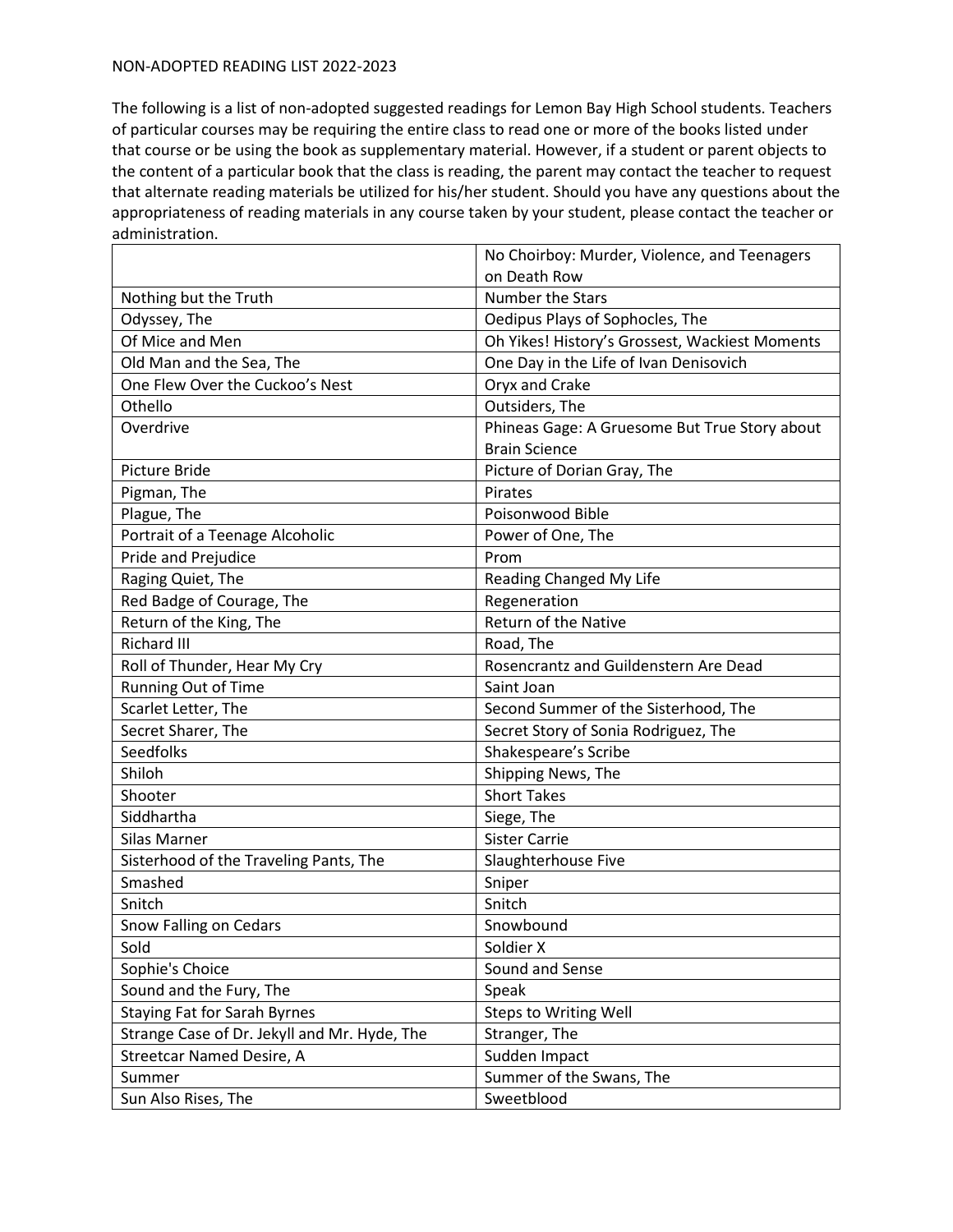| Tales of the Cryptids                            | Taming of the Shrew                       |
|--------------------------------------------------|-------------------------------------------|
| <b>Teen Ink-What Matters</b>                     | Teenager's Guide to the Real World, The   |
| Teenagers Preparing for the Real World           | <b>Tell All the Children</b>              |
| Tell-Tale Heart, The                             | Tempest                                   |
| <b>Ten Real-Life Stories</b>                     | Tess of the D'Ubervilles                  |
| Their Eyes Were Watching God                     | <b>Things Fall Apart</b>                  |
| Things They Carried, The                         | Thirteen Reasons Why                      |
| Time Machine, The                                | To Kill a Mockingbird                     |
| Tom Jones                                        | Tough Boy Sonatas                         |
| Treasure Island                                  | Trouble with Lemons, The                  |
| True Confessions of Charlotte Doyle              | Trumpeter of Krakow, The                  |
| <b>Truth about Alice</b>                         | <b>Tuck Everlasting</b>                   |
| Tuesdays with Morrie                             | Tupac Shakur (Just the Facts Biographies) |
| <b>Twelfth Night</b>                             | Twisted                                   |
| Two Towers, The                                  | Ugly American                             |
| <b>Uncle Tom's Cabin</b>                         | Unwind                                    |
| Us and Them: A History of Intolerance in America | View from Saturday, The                   |
| Walden                                           | Walden and Civil Disobedience             |
| <b>Walk Two Moons</b>                            | Walkabout                                 |
| War of the Worlds                                | Watcher, The                              |
| Watsons Go to Birmingham, The                    | We Beat the Streets                       |
| Website of the Cracked Cookie                    | What Light                                |
| Where the Red Fern Grows                         | Whirligig                                 |
| Winter of Our Discontent, The                    | <b>Winter Thunder</b>                     |
| Woman Warrior, The                               | Women of Brewster Place                   |
| Wrecked                                          | <b>Wuthering Heights</b>                  |
| <b>Year of Wonders</b>                           | <b>Yellow Line</b>                        |

| <b>Social Studies</b>                   |                                         |
|-----------------------------------------|-----------------------------------------|
| 13th Warrior, The                       | A Girl Named Disaster                   |
| A Nervous Splendor                      | A People's History of the United States |
| Akhenaten                               | Anti-Semitism: The Holocaust and Beyond |
| Aug-14                                  | Axemaker's Gift, The                    |
| Black Book of Communism: Crime, Terror, | <b>Bosnian Chronicles</b>               |
| Repression, The                         |                                         |
| Bridge on the Trina, The                | Bronze Mirror, The                      |
| Caesar                                  | <b>Classic American Autobiographies</b> |
| Count Belisarius                        | Creation                                |
| Czar's Madam, The                       | Daughter of Time                        |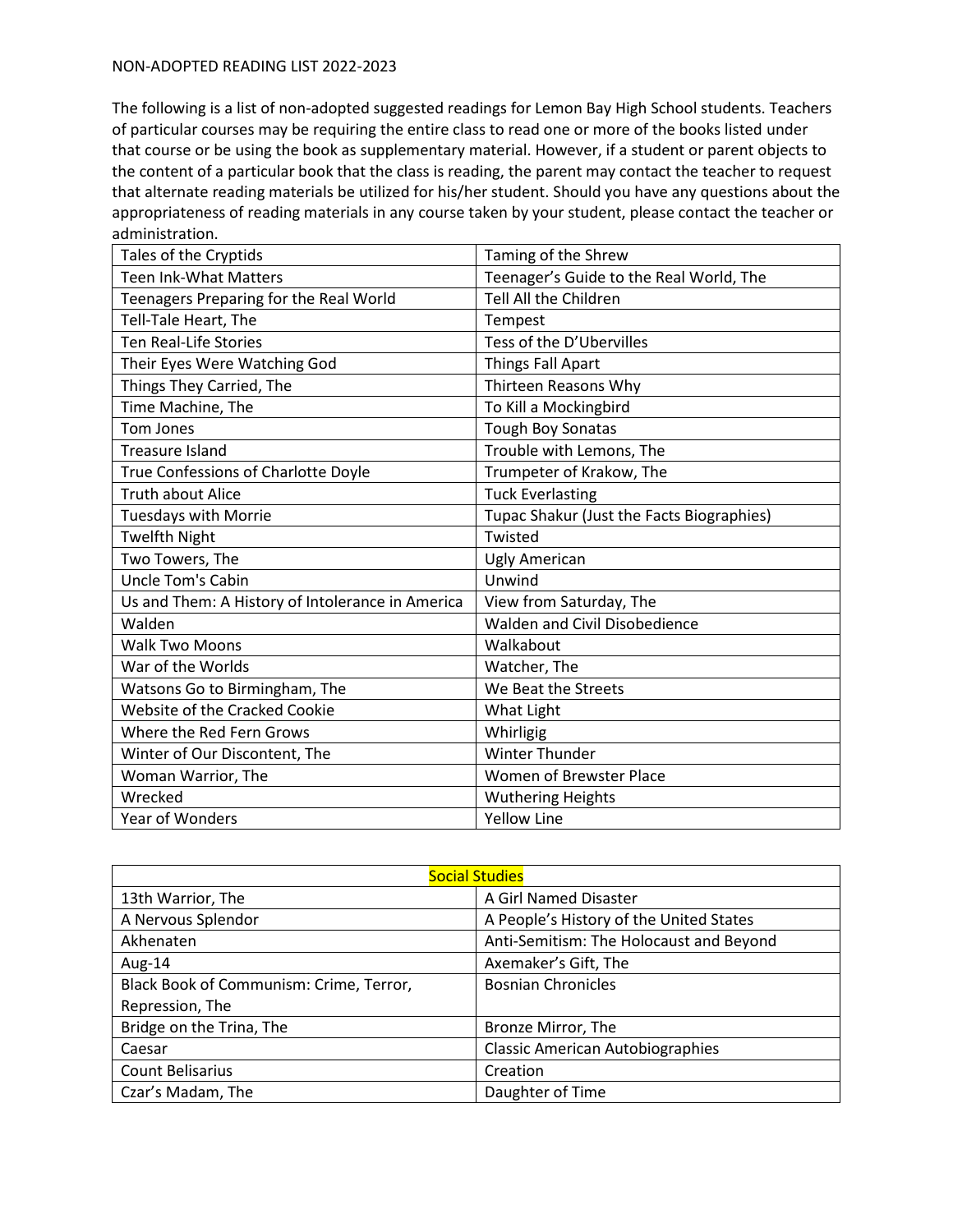| Dawn                                          | Death and the Dervish                           |
|-----------------------------------------------|-------------------------------------------------|
| Denial                                        | Don't Know Much About History                   |
| Doomsday Book, The                            | Enemy at the Gates                              |
| Everything You Need to Know to Ace American   | Executioner's Daughter, The                     |
| History                                       |                                                 |
| <b>Farewell Anatolia</b>                      | Fifth Queen, The                                |
| <b>Final Solution</b>                         | Fire                                            |
| Forgotten                                     | Girl with the Pearl Earring                     |
| Golden Ocean, The                             | Gossip from the Forest                          |
| <b>Gulag Archipelago</b>                      | Guns, Germs, and Steel                          |
| Hawaii                                        | How Could this Happen? Explaining the Holocaust |
|                                               |                                                 |
| How the Other Half Lives                      | Inherit the Wind                                |
| Julian                                        | Kaiser's Holocaust, The                         |
| <b>Killer Angels</b>                          | King Hereafter                                  |
| The Letters of Jonathan Netanyahu             | Kite Runner, The                                |
| Lexus and the Olive Tree                      | Liberty, Equality, Power                        |
| Longitude                                     | Lion's Gate, The                                |
| Lucifer Effect: How Good People Turn Bad, The | <b>Marines of Autumn</b>                        |
| Migrations                                    | Narrative of the Life of Frederick Douglass     |
| Night                                         | Obedience to Authority                          |
| Origins of the Final Solution                 | Physics of Star Trek, The                       |
| Pillars of the Earth                          | Raptor Red                                      |
| Roots of Hate                                 | Shoes of the Shoah                              |
| Shylock's Daughter                            | <b>Six Million Crucifixions</b>                 |
| Soldier of the Mist                           | Soldier X                                       |
| Strandloper                                   | There Will Be Wolves                            |
| <b>Thirteen Days</b>                          | Thunder at Twilight                             |
| <b>Twisted Road to Auschwitz</b>              | Viceroy of Ouidah, The                          |
| Young Joan                                    |                                                 |

| Social Studies & Language Arts Combo |                                      |
|--------------------------------------|--------------------------------------|
| 7 Habits of Highly Effective People  | A Day in the Life of Ivan Divonovich |
| A I Lay Dying                        | A Lesson Before Dying                |
| A Prayer for Owen Meaney             | A Tale of Two Cities                 |
| A Wrinkle in Time                    | <b>Across Five Aprils</b>            |
| Aesop's Fables                       | Agony and the Ecstasy, The           |
| Ajeemah and His Son                  | Alas, Babylon                        |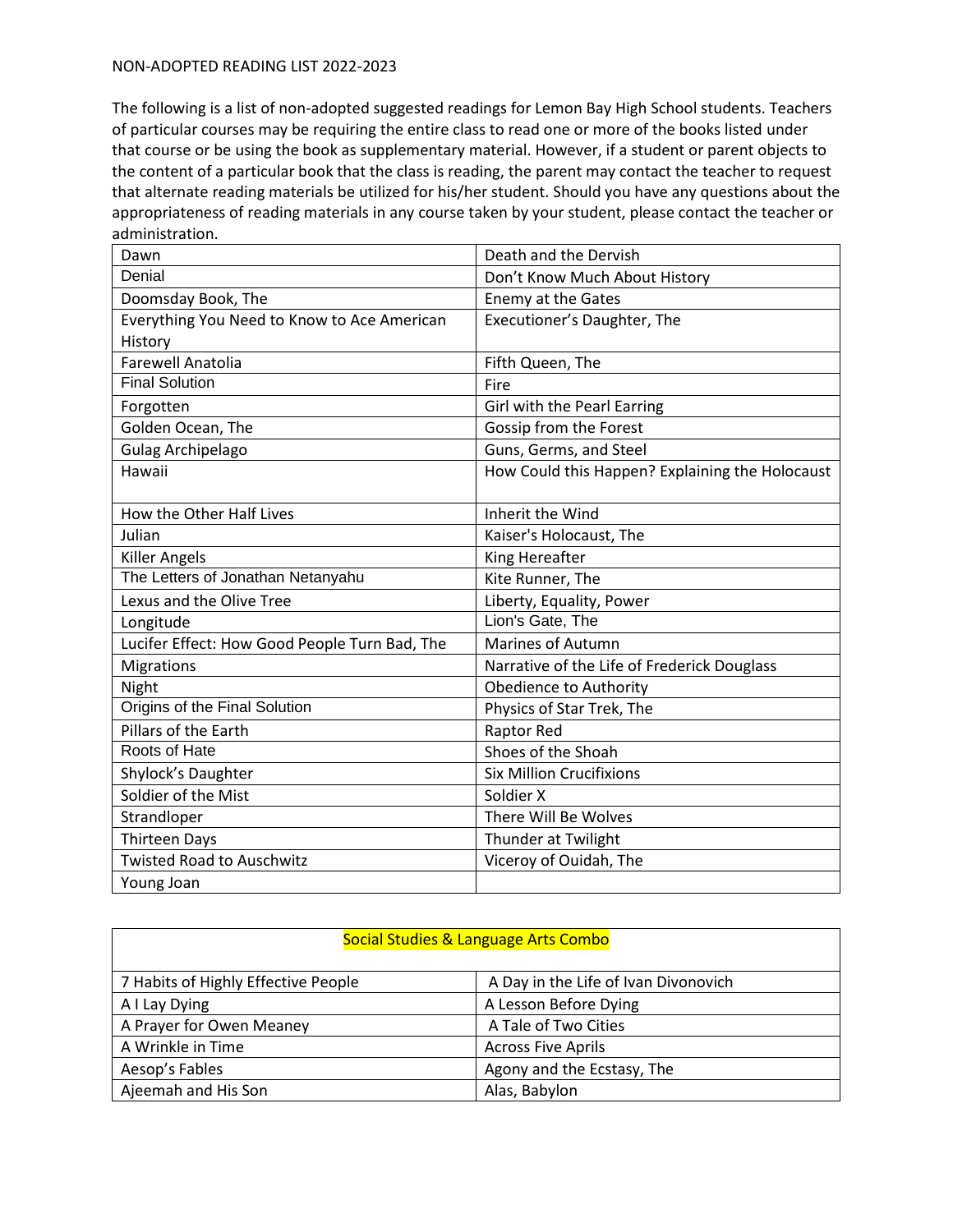| Alicia: My Story               | All Things Bright and Beautiful |
|--------------------------------|---------------------------------|
| Among the Hidden               | And Then There Were None        |
| Andromeda Strain               | Angela's Ashes                  |
| <b>Bedouins Gazelle</b>        | Call of the Wild                |
| Clan of the Cave Bear series   | Cry the Beloved Country         |
| Dawn                           | Death Be Not Proud              |
| Don Quixote                    | Elephant Man                    |
| Executioner's Daughter, The    | <b>Fallen Angels</b>            |
| Firm, The                      | Frankenstein                    |
| Grapes of Wrath, The           | <b>Great Expectations</b>       |
| <b>Gulliver's Travels</b>      | Hiroshima                       |
| In the Time of the Butterflies | Johnny Got His Gun              |
| Joy Luck Club, The             | King's Shadow                   |
| Memoirs of a Geisha            | Middle Passage                  |
| Midwife's Apprentice, The      | Night                           |
| Muck City                      | Oedipus Rex                     |
| One Hundred Years of Solitude  | Plague, The                     |
| Poisonwood Bible, The          | Prince, The                     |
| Raven of the Wolves            | <b>Rice Without Rain</b>        |
| Samurai's Tale                 | Schindler's List                |
| Shabanu: Daughter of the Wind  | Shipwrecks                      |
| Shogun                         | Shooter                         |
| Spartacus                      | Testament, The                  |
| Timeline                       | <b>Town Named Alice</b>         |
| <b>Walk About</b>              | When Legends Die                |
| Where the Lilies Bloom         | <b>Year of Wonders</b>          |
| Zlata's Diary                  |                                 |

| <b>Science</b>                                |                                  |
|-----------------------------------------------|----------------------------------|
| Best American Science Fiction Writing, The    | Globe Biology 1999               |
| Holt Anthology of Science Fiction             | Immortal Life of Henrietta Lacks |
| Phineas Gage: A Gruesome But True Story About | Physics of Star Trek, The        |
| <b>Brain Science</b>                          |                                  |
| ScienceSaurus- A Student Handbook             | Sea Turtles-An Ecological Guide  |
| <b>Silent Spring</b>                          |                                  |

| <b>Technology/Career Ed</b>        |                                      |
|------------------------------------|--------------------------------------|
| Exploring Journalism and the Media | How the Internet Works               |
| <b>MKTG 6th Edition</b>            | <b>Technology Today and Tomorrow</b> |